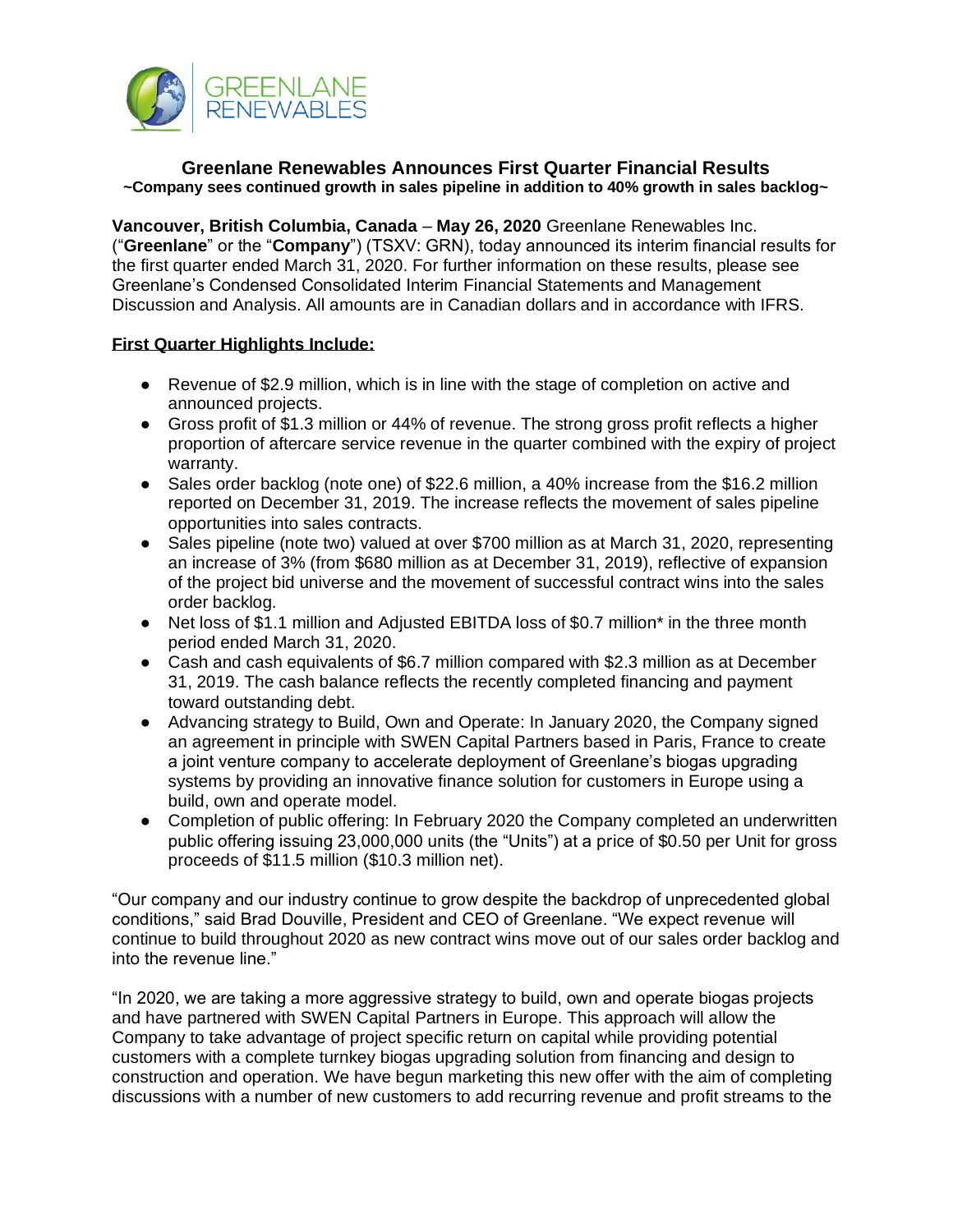business. The Company is currently in negotiations to create a similar arrangement with a partner for the North American market."

As a reminder, the Company's revenues are largely derived from a relatively small number of large biogas upgrader orders accounted for on a stage of completion basis over typically a nine to eighteen-month period. Timing of new contract awards varies due to customer-related factors such as finalizing technical specifications and securing project funding, permits and RNG off-take and feedstock agreements. Some projects have built-in pause periods to allow customers to complete concurrent activities such as civil work. As a result, the Company's revenue varies from month to month and quarter-to-quarter.

### **COVID-19**

The Company continues to operate at full staffing levels at this time as it has since the start of the COVID-19 pandemic. Government imposed lockdowns have impacted the supply of a small number of components in the Company's biogas upgrading systems, but as of now all of the Company's suppliers that were impacted have resumed operations. As a normal course of business, the Company's supply chain has built-in redundancy where its procurement procedures identify alternative sources of supply for major components and sub-system fabricators that are essential to the Company's business operation.

### **The Market Outlook**

As the world embarks on a cautious recovery from the COVID-19 pandemic, there is a growing movement to focus fiscal recovery packages on climate-positive policies and target investment in green energy technology. According to a recent paper from two of the world's leading economists, Joseph Stigletz and Lord Nicholas Stern, a survey of more than 200 global finance leaders from 53 countries highlighted a strong long-term return on government investment in climate-positive policies. This movement supports a promising growth outlook for RNG globally.

Use of RNG in transportation fuel remains a viable and proven alternative to fossil fuels due to its relative price stability and low carbon footprint, with several recent industry announcements of both commercial and public fleet conversions to RNG. According to the trade associations Natural Gas Vehicle America (NGVA) and Natural Gas Vehicle Association Europe (NGVA Europe), RNG continues to see strong uptake. In 2019, the NGVA estimates that 39% of all natural gas used as an on-road fuel in the United States was RNG, and NGVA Europe's data reveal that the current RNG market share of the natural gas transportation market in Europe is 17%.

Outside of the transportation sector, there is a growing trend of natural gas utilities adopting RNG as an energy source for customers in a move to reduce the carbon footprint of their fossil natural gas networks. In response to new policy, Oregon state's largest natural gas utility, NW Natural Gas, recently announced plans to displace 5% of its fossil gas with RNG by 2024, while the Oregon Department of Energy estimates biogas could offset 10% to 20% of the state's current natural gas use. As a leading industry provider of biogas upgrading solutions, Greenlane remains excited with the current and future market opportunities in 2020 and beyond.

### *Executive Compensation Disclosure*

Greenlane will be relying on the exemption provided in BC Instrument 51-516 – *Temporary Exemptions from Certain Requirements to File or Send Security holder Materials* (and similar exemptions provided by other relevant Canadian securities regulators) to delay the filing of its executive compensation disclosure. Greenlane expects to include its executive compensation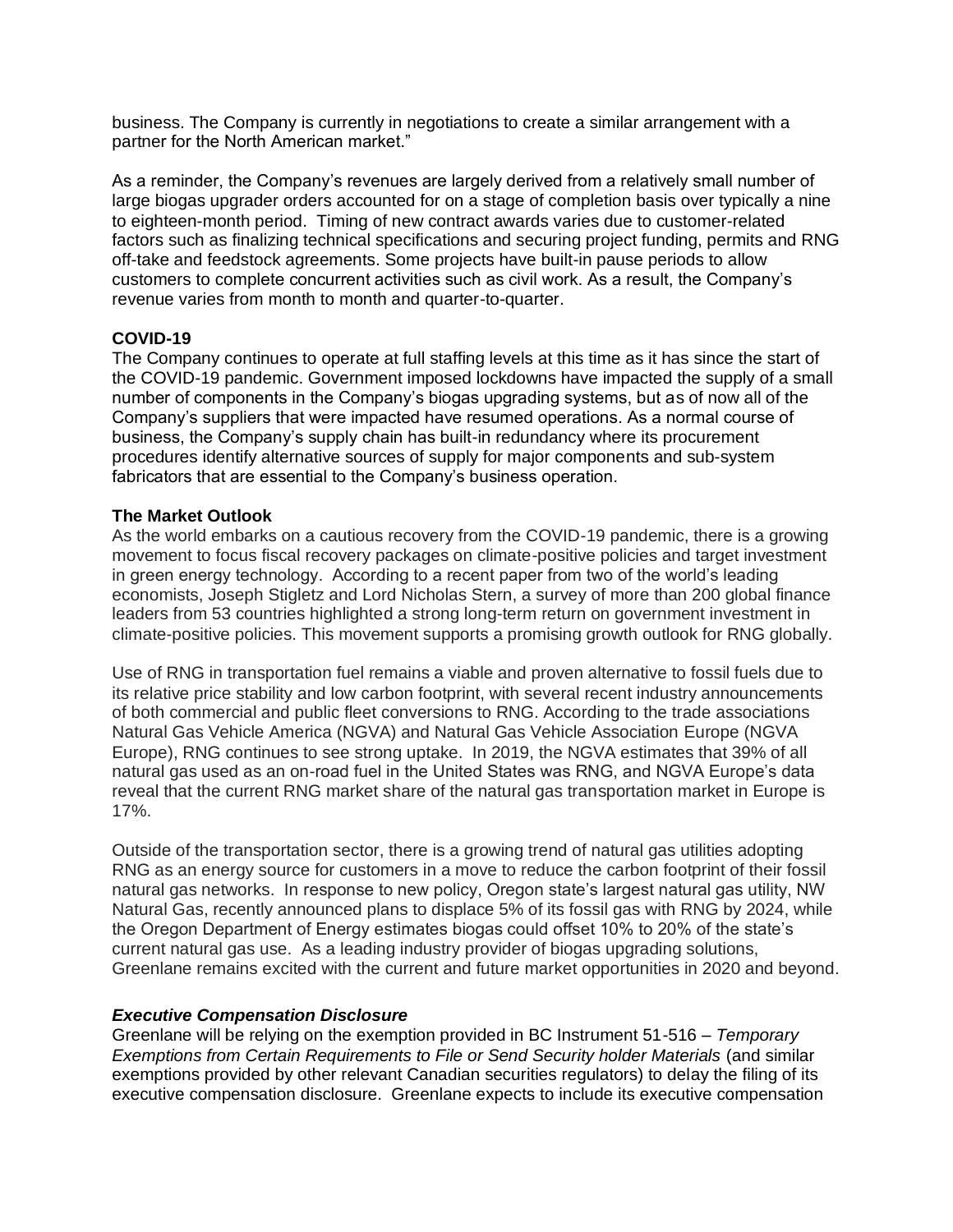disclosure in the AGM information circular to be sent to shareholders and filed on SEDAR later this year.

# *RSU and Option Grants*

The Company has granted to officers of the Company incentive share options to purchase up to an aggregate of 586,000 common shares of the Company pursuant to the Company's share option plan, with an exercise price equal to the greater of \$0.50 and the closing share price on Thursday May 28, 2020. All aforementioned grants of options shall vest 1/3 on each of the first three anniversaries from May 26, 2020. Additionally, the Company has adopted a restricted share unit plan (an "RSU Plan") and has granted to officers and non-executive directors an aggregate of 911,000 restricted share units ("RSUs") pursuant to such RSU Plan. The RSU Plan is subject to disinterested shareholder approval and TSX Venture Exchange acceptance. All aforementioned grants of RSUs shall vest one year from May 26, 2020 for non-executive directors and 1/3 on each of the first three anniversaries from May 26, 2020 for officers, and the aggregate RSU grant is subject to disinterested shareholder approval and TSX Venture Exchange acceptance.

The RSU Plan is to enable directors, officers, employees and consultants to participate in the long-term success of the Company and to promote a greater alignment of their interests with the interests of the Company's shareholders. Under the RSU Plan, eligible persons may, at the discretion of the Board, be allocated a number of RSUs as the Board deems appropriate, with vesting provisions also to be determined by the Board. Each RSU will entitle the holder to acquire one common share subject to the terms and conditions of the RSU Plan. Pursuant to the RSU Plan, the maximum number of RSUs that may be granted is 2,500,000. Further details of the RSU Plan will be set out in the information circular for the Company's AGM to be held later this year at which disinterested shareholders will be asked to consider the approval of the RSU Plan and RSU grants.

## *Pre-QT Financial Statements Signatories Clarification*

The financial statements for the period from February 15, 2018 (date of incorporation) to December 31, 2018 for Creation Capital Corp. (prior to its Qualifying Transaction and name change to Greenlane Renewables Inc. in June 2019) were approved by the then board of directors and the balance sheet was signed by two of the directors, Wade Nesmith and David Blaiklock. Their signatures on the financial statements filed on SEDAR were inadvertently not included in conformed formatting.

## **NON-IFRS FINANCIAL MEASURES**

Management evaluates the Company's performance using a variety of measures, including "operating profit" and "Adjusted EBITDA". The non-IFRS measures should not be considered as an alternative to or more meaningful than revenue or net loss. These measures do not have a standardized meaning prescribed by IFRS and therefore they may not be comparable to similarly titled measures presented by other publicly traded companies and should not be construed as an alternative to other financial measures determined in accordance with IFRS. The Company believes these non-GAAP financial measures provide useful information to both management and investors in measuring the financial performance and financial condition of the Company. Management uses these and other non-IFRS financial measures to exclude the impact of certain expenses and income that must be recognized under IFRS when analyzing consolidated underlying operating performance, as the excluded items are not necessarily reflective of the Company's underlying operating performance and make comparisons of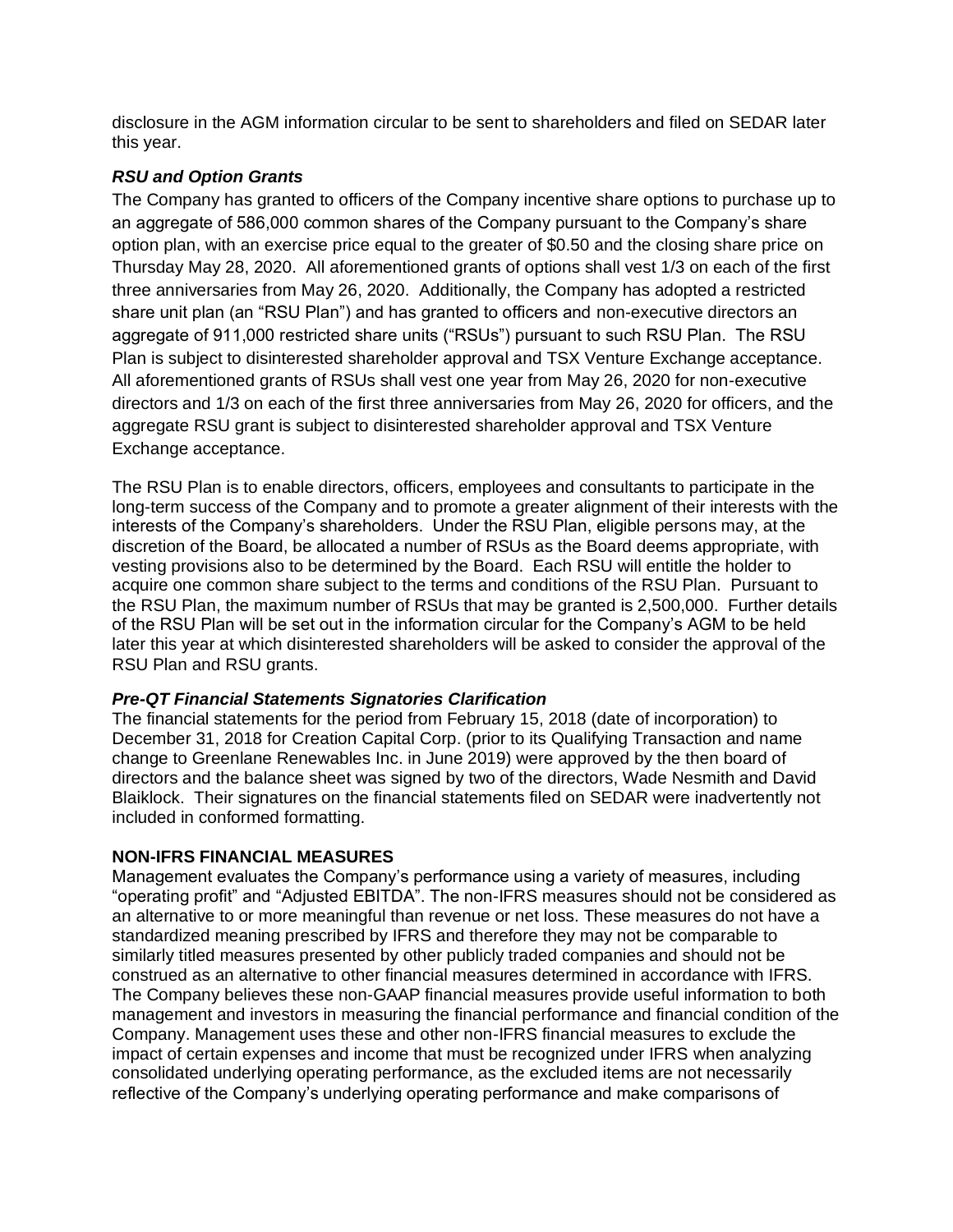underlying financial performance between periods difficult. From time to time, the Company may exclude additional items if it believes doing so would result in a more effective analysis of underlying operating performance. The exclusion of certain items does not imply that they are non-recurring.

\*Reconciliation of net loss to Adjusted EBITDA loss

|                               | Three months ended<br>March 31, 2020<br>\$'000s |
|-------------------------------|-------------------------------------------------|
| Net loss                      | (1,093)                                         |
| Add back:                     |                                                 |
| Share based compensation      | 22                                              |
| Depreciation and amortization | 380                                             |
| Finance expense               | 166                                             |
| Foreign exchange gain         | (144)                                           |
| <b>Adjusted EBITDA loss</b>   | (669)                                           |

Note one - Order backlog refers to the balance of unrecognized revenue from contracted projects, where such revenue is recognized over time as completion of the projects progress.

Note two - Greenlane maintains a sales pipeline of prospective projects that it updates regularly based on quote activity to ensure that it is reflective of sales opportunities that can convert into orders within approximately a rolling 24 month time horizon. Not all of these potential projects will proceed or proceed within the expected timeframe and not all of the projects that do proceed will be awarded to Greenlane. Additions to the amount in the sales pipeline come from situations where the Company provides a quote on a prospective project and reductions to the sales pipeline arise when the Company loses a prospective project to a competitor, a project does not proceed or, where a quote in the pipeline is converted to Greenlane's active order book.

All filings related to the first quarter ended March 31, 2020 are available on SEDAR at [www.sedar.com.](http://www.sedar.com/)

### **About Greenlane Renewables**

Greenlane is cleaning up the two largest and most difficult-to-decarbonize sectors of the global energy system: the natural gas grid and the transportation sector. As a leading global provider of biogas upgrading systems, Greenlane's solutions create clean, low-carbon-footprint renewable natural gas (RNG), suitable for injection into the natural gas grid and for direct use as vehicle fuel. Our systems, marketed and sold under the Greenlane Biogas™ brand, remove impurities and separate carbon dioxide from biomethane in the raw biogas created from organic waste at landfills, wastewater treatment plants, farms and food waste facilities. With multiple core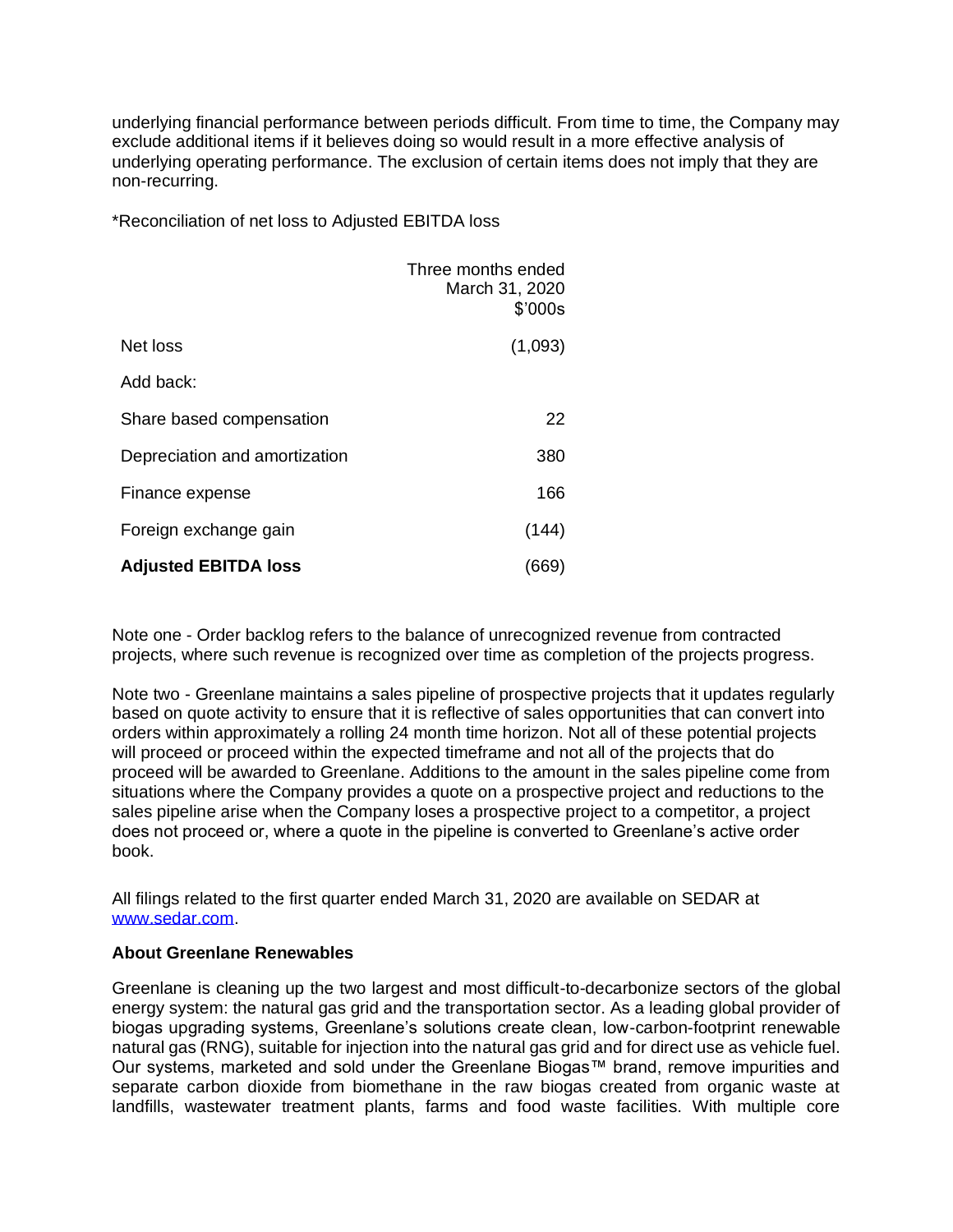technologies, more than 100 installations in 18 countries and counting, and 30+ years' experience, Greenlane finds the right solution, whatever the specific project requirements. Whether we're working with waste producers, gas utilities, or project developers, we're doing more with biogas, helping to turn a low-value product into a high-value renewable resource. For further information, please visit www.greenlanerenewables.com.

#### **For more information please contact:**

Incite Capital Markets Eric Negraeff / Darren Seed Greenlane Renewables Inc. Brad Douville, President & CEO, Ph: 604.493.2004 Email: IR@greenlanerenewables.com

FORWARD-LOOKING INFORMATION – This news release contains "forward-looking information" within the meaning of applicable securities laws. All statements contained herein that are not historical in nature contain forward-looking information. Forward-looking information can be identified by words or phrases such as "may", "expect", "likely", "should", "would", "plan", "anticipate", "intend", "potential", "proposed", "estimate", "believe" or the negative of these terms, or other similar words, expressions and grammatical variations thereof, or statements that certain events or conditions "may" or "will" happen. The forward-looking information contained in this press release, includes, but is not limited to, the continued growth in sales pipeline and sales backlog, the creation of a joint venture company with SWEN Capital Partners to accelerate deployment of Greenlane's biogas upgrading systems, the continued revenue growth throughout 2020 as new contract wins move out of sales order backlog and into revenue, the taking advantage of project specific return on capital while providing potential customers with complete turnkey biogas upgrading solutions, the completion of discussions with new customers to add recurring revenue and profit streams, the strong long-term return on government investment in climate-positive policies, the promising growth outlook for RNG globally, the growing movement to focus fiscal recovery packages on climate-positive policies and target investment in green energy technology, and the growing trend of natural gas utilities starting to offer customers the option of choosing RNG as an energy source. The forward-looking information contained herein is made as of the date of this press release and is based on assumptions management believed to be reasonable at the time such statements were made, including management's perceptions of future growth, results of operations, operational matters, historical trends, current conditions and expected future developments, as well as other considerations that are believed to be appropriate in the circumstances. While we consider these assumptions to be reasonable based on information currently available to management, there is no assurance that such expectations will prove to be correct. By their nature, forward-looking information is subject to inherent risks and uncertainties that may be general or specific and which give rise to the possibility that expectations, forecasts, predictions, projections or conclusions will not prove to be accurate, that assumptions may not be correct and that objectives, strategic goals and priorities will not be achieved. A variety of factors, including known and unknown risks, many of which are beyond our control, could cause actual results to differ materially from the forward-looking information in this press release. Such factors include, without limitation: risks relating to the Company's ability to execute its business strategy and the benefits realizable therefrom, risks related to the Company's contracts, risks related to the Company's expected growth phase, risks specifically related to the Company's international operations, and risks relating to the market price of the Common Shares. Additional risk factors can also be found in the Company's filing statement and prospectuses, which has been filed under the Company's SEDAR profile at www.sedar.com. Readers are cautioned not to put undue reliance on forward-looking information. The Company undertakes no obligation to update or revise any forward-looking information, whether as a result of new information, future events or otherwise, except as required by applicable law. Forward-looking statements contained in this news release are expressly qualified by this cautionary statement.

FINANCIAL OUTLOOK INFORMATION – This news release contains "financial outlook information" regarding Greenlane's prospective revenue and results, which is subject to the same assumptions, risk factors, limitations, and qualifications as set forth in the above. Revenue and other estimates contained in this news release were made by Greenlane management as of the date of this news release and are provided for the purpose of describing anticipated changes, and are not an estimate of profitability or any other measure of financial performance. Investors are cautioned that the financial outlook information contained in this news release should not be used for purposes other than for which it is disclosed herein. THE COMPANY QUALIFIES ALL THE FORWARD LOOKING STATEMENTS AND FINANCIAL OUTLOOK INFORMATION CONTAINED IN THIS NEWS RELEASE BY THE FOREGOING CAUTIONARY STATEMENTS.